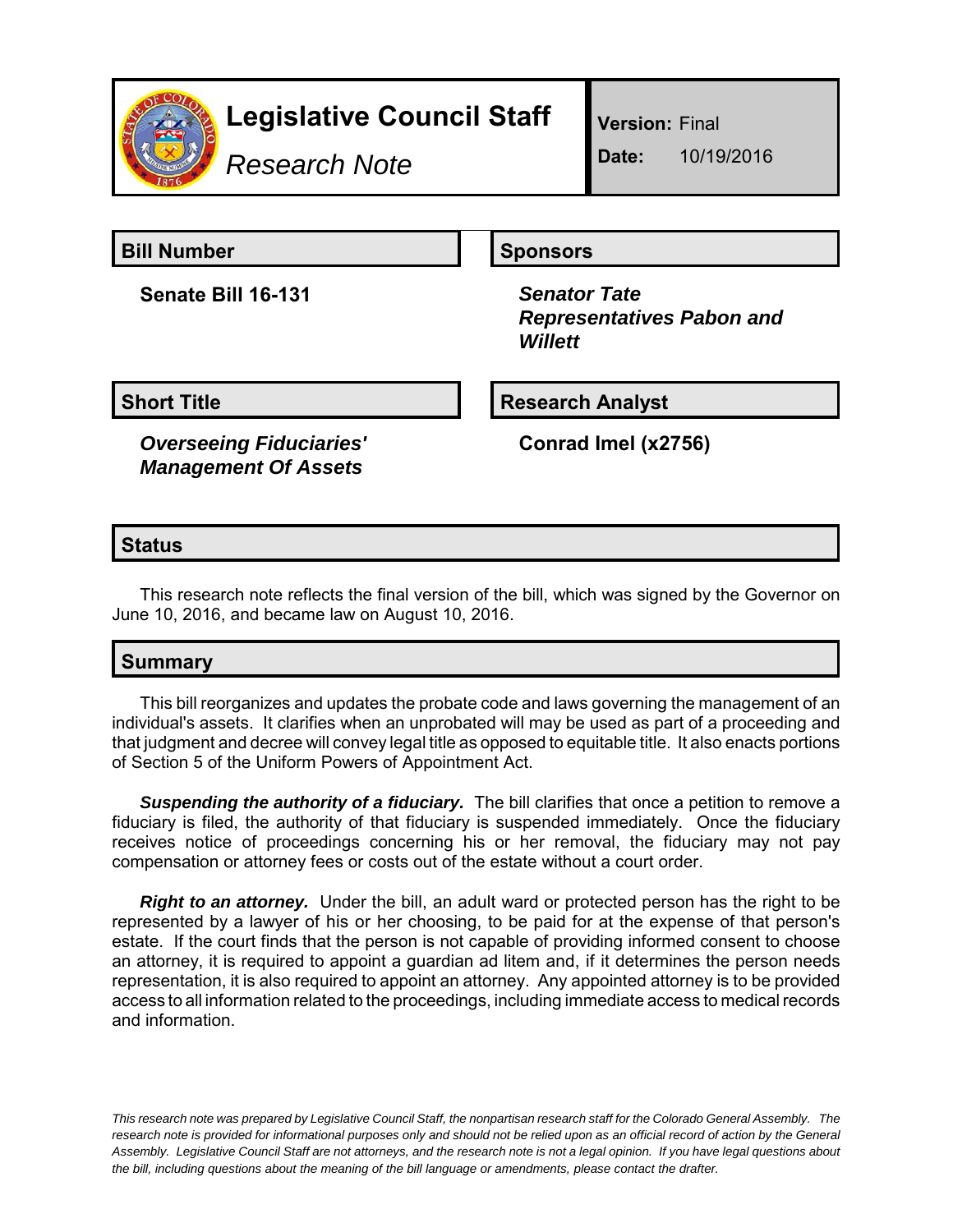#### **Background**

Guardianship and conservatorship laws are typically part of a state's laws on probate, trusts, and estates. Guardians, generally, are charged with the care of incapacitated adults; conservators manage the property of protected persons. Persons for whom guardians and conservators are appointed are referred to as "wards." Probate laws consider who may be appointed as a guardian or conservator, and how those third parties are regulated and monitored by probate courts. In many states, private individuals and professional guardians and conservators may be appointed to serve as guardians or conservators.

Colorado courts have discretion in issuing letters of guardianship to nominees. Nominees must provide the court with certain information, including convictions and certain pleas for felonies and misdemeanors; restraining orders; and other court judgments. The nominee must also submit to a criminal background check and credit report. Following a hearing, the court issues the letters of guardianship if the court finds the nominee is appropriate for office.

Colorado law provides for an order of priority for persons to be appointed as guardians or conservators. Conservators are required to post a bond in the amount of the aggregate capital value of the property of the estate in the conservator's control, plus one year's estimated income, and minus the value of assets requiring an order of the court for their removal, and the value of any real property that the fiduciary lacks power to sell or convey without court authorization.

### **Senate Action**

**Senate Judiciary Committee (March 14, 2016).** At the hearing, the committee received testimony in support of the bill from representatives of the Colorado Bar Association, the Colorado Cross-Disability Coalition, and Arapahoe County. Two private citizens testified in opposition to the bill. The committee adopted amendments L.005 and L.006, and referred the bill, as amended, to the Senate Committee of the Whole.

Amendment L.005 requires a court, when possible, to receive consideration and input from a protected person when appointing a post-adjudication guardian ad-litem for that protected person. Amendment L.006 amends the title of the bill.

*Senate second reading (March 17, 2016).* The Senate Committee of the Whole adopted the Senate Judiciary Committee report and passed the bill on second reading.

*Senate third reading (March 18, 2016).* The Senate passed the bill on third reading.

*Senate consideration of House amendments (April 20, 2016).* The Senate concurred with the House amendments and repassed the bill.

#### **House Action**

*House Finance Committee (April 14, 2016).* At the hearing, the committee received testimony in support of the bill from a representative of the Colorado Bar Association. A private person provided neutral testimony to the committee. The committee adopted amendment L.013, which removes the consideration and input provisions that were adopted under amendment L.005, and referred the bill, as amended, to the House Committee of the Whole.

*House second reading (April 18, 2016).* The House Committee of the Whole adopted the House Finance Committee report, and passed the bill on second reading.